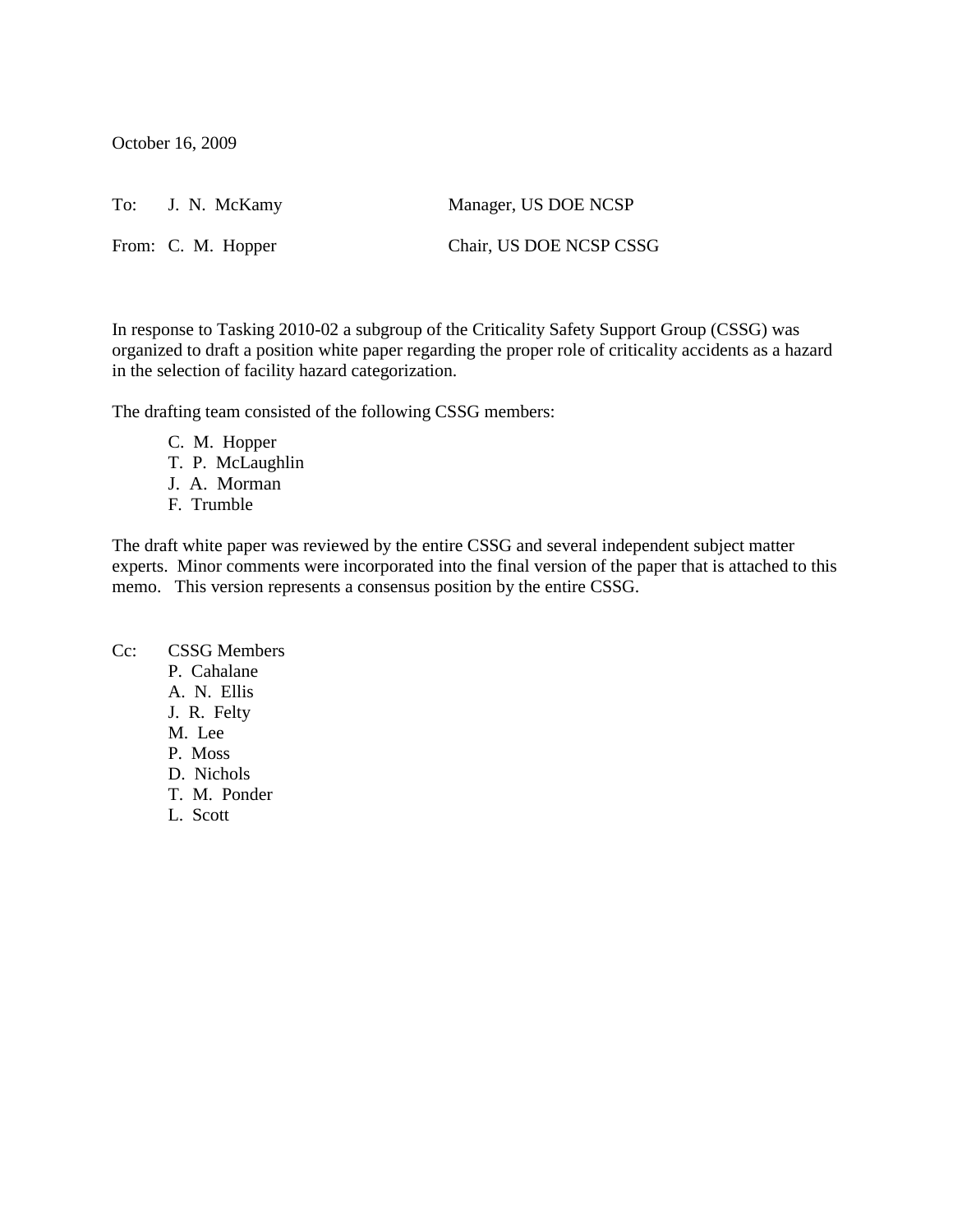## **CSSG Response to Tasking 2010-02** *Role of Criticality Safety in Facility Hazard Categorization* **October 15, 2010**

In response to the US DOE NCSP Manager's Tasking 2010-02, *Role of Criticality Safety in Facility Hazard Categorization*, the CSSG has developed this consensus white paper on the proper role of criticality accidents as a hazard in the selection of facility hazard categorization.

This position paper relates only to the technical arguments associated with the potential consequences (i.e., hazard) of a criticality accident in terms of its unshielded<sup>i</sup> effects on the worker, the public and the environment. Furthermore, this paper concludes that with the proper application of criticality safety orders and standards there are no safety gaps between this CSSG position and DOE regulations.

# **Executive Summary**

 $\overline{\phantom{a}}$ 

It is concluded that a criticality accident should be evaluated during the hazard categorization process in the same manner as all other potential accidents. Since it has been demonstrated that criticality accidents present only a localized hazard, there is no technical justification for mandating a facility be categorized as Hazard Category (HC) 2 only because of the potential for a criticality accident. This is consistent with the use of the existing regulatory structure (e.g., DOE-STD-3009) which derives the correct level of categorization based on accident consequences and not some predetermined criterion.

Based upon the discussion in the body of this paper and the review of the cited references, the following are the responses to the four questions posed in the CSSG Tasking 2010-02.

Question 1: *Given the history and nature of criticality accidents and given that DOE Order 420.1B and the ANSI/ANS-8 Standards are appropriately implemented for criticality safety, how should the potential for a criticality accident affect facility hazard categorization?*

It is reasonable to include criticality accidents in the hazard analysis for a nuclear facility only as one of the many accidents considered in the hazard analysis process. If the likelihood and consequences of a criticality accident are evaluated using the same criteria as other accidents, the results will be that criticality accidents are of extremely low likelihood and that they produce only locally severe consequences that will not warrant mandating a HC 2 classification. In other words, criticality accidents should not be handled differently from other accidents in facility hazard categorization. Additionally, historic evidence and reasonably postulated criticality accident scenarios justify a hazard categorization no higher than HC 3 based upon the definitions of 10 CFR 830.

i Unshielded means no intervening direct radiation shielding between the criticality accident reacting material, colocated workers, the public, and the environment.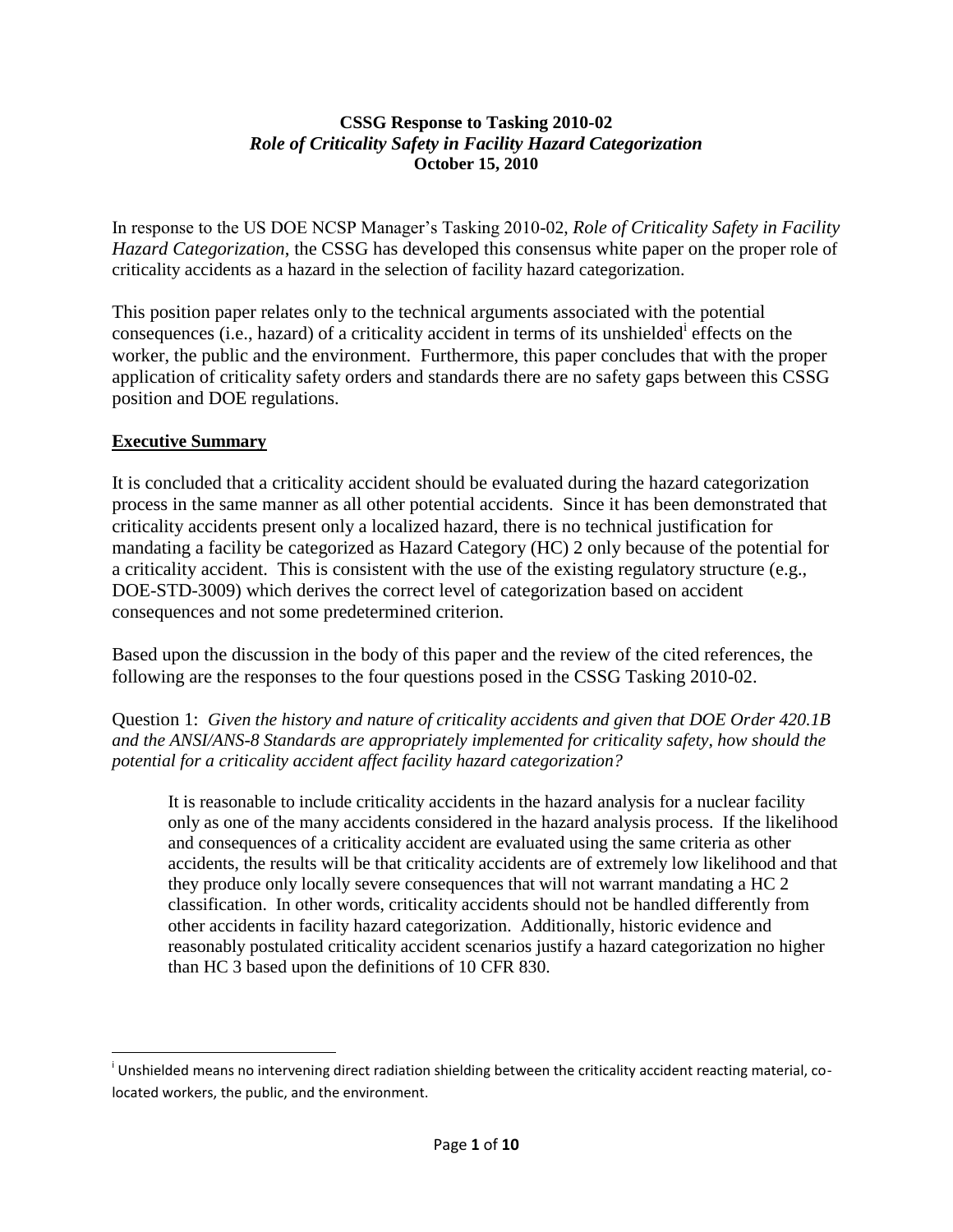Question 2: *What safety gaps remain after implementation of DOE O 420.1B and the ANSI/ANS-8 Standards that are addressed via the facility hazard categorization process and subsequent application of requirements strictly from a criticality accident prevention and mitigation standpoint?*

It is concluded that there are no safety gaps remaining after the application of DOE O 420.1B for criticality safety. Regardless of hazard categorization, DOE-STD-3009 requires that Chapter 3 of the DSA documents the evaluation of the facility and its hazards and provides a summary of the controls to ensure adequate protection. Chapter 6 of the DSA provides a summary of the facility criticality safety program. DOE O 420.1B points to DOE-STD-3007 and the ANSI/ANS-8 series of standards to ensure that the evaluation and selection of controls for criticality safety are performed without regard to the facility hazard categorization.

Question 3: *How does implementation of ANSI/ANS-8.23 mitigate the hazard of a criticality accident to co-located workers and offsite individuals regardless of the hazard categorization of the facility?*

Implementation of ANS-8.23 is predicated upon having an active criticality accident alarm system as defined by ANS-8.3 that is based upon a non-trivial accident risk.

As provided in the subsequent discussion of this white paper, historically demonstrated prompt evacuation and response following a criticality accident alarm mitigates the risk to co-located workers. That historic evidence has been used to support the development of requirements in ANSI/ANS-8.23, *Nuclear Criticality Accident Emergency Planning and Response*. Those requirements ensure that radiation exposures subsequent to the initiation of a criticality accident are minimized to the extent practicable with worker evacuation, radiation field measurements, and accountability during the period of the emergency response.

Question 4: *If safety gaps are identified in addressing question two above, what features of safety management programs or federal oversight programs should be implemented to address these regardless of facility hazard categorization?*

No "safety gaps" are identified. However, it is recommended that Chapter 6 of the DSA be included for HC 3 facilities so that the Safety Management Program (i.e., Criticality Safety Program) is defined according to the requirements of 10 CFR 830. It is further recommended that DOE O 4201.B and DOE-STD-1027 be revised to more correctly address the role of the Criticality Safety Program for HC 3 and radiological facilities.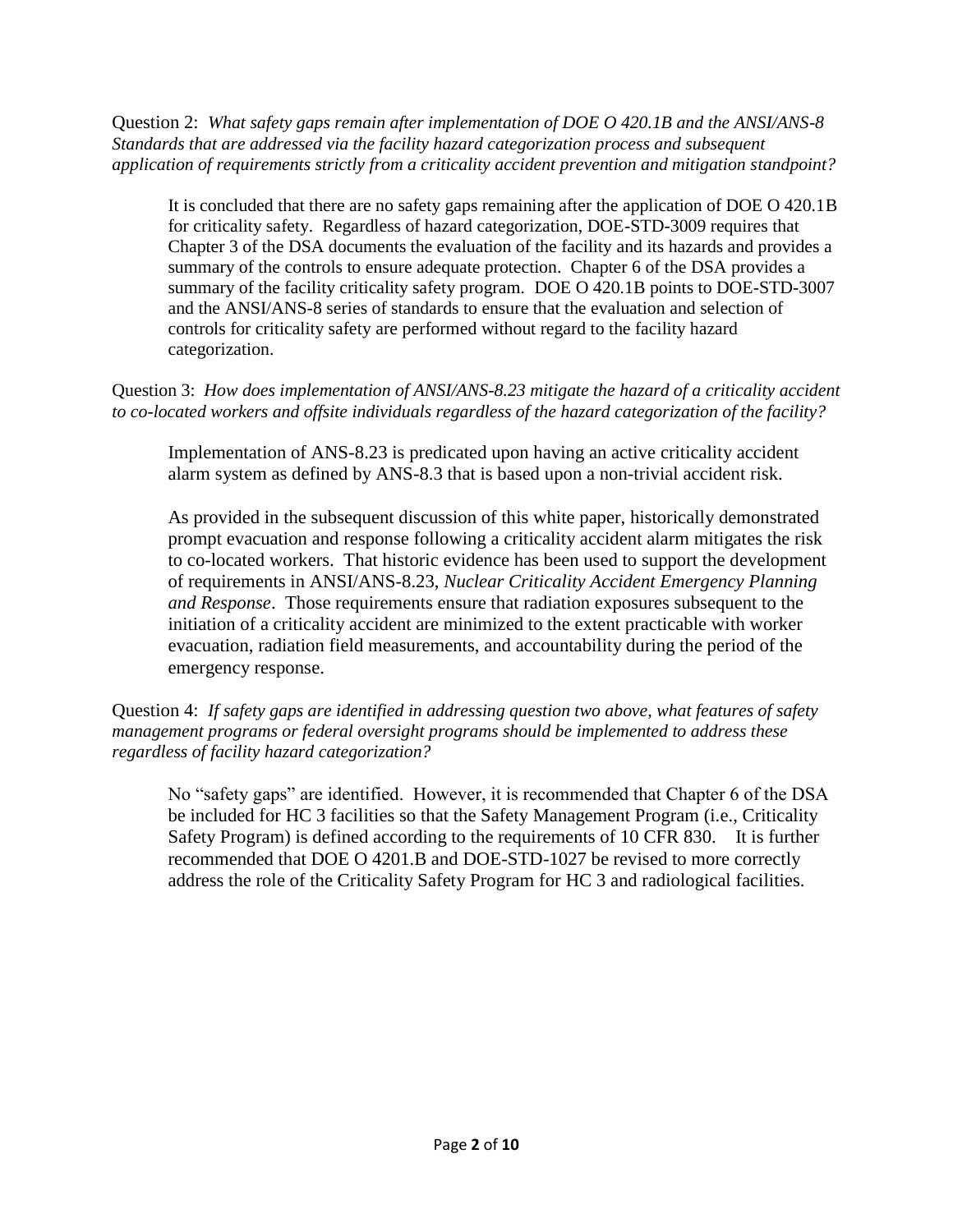#### **CSSG Response to Tasking 2010-02** *Role of Criticality Safety in Facility Hazard Categorization* **October 15, 2010**

#### **Introduction**

The CSSG was tasked in CSSG-2010-02 (see Attachment) to respond regarding the proper role of criticality safety and the potential consequences of a criticality accident with regard to facility hazard categorization. While acknowledging some parts of the current DOE regulatory structure, this paper relates only to the technical arguments associated with the potential consequences of a criticality accident in terms of effects on the worker, the public and the environment.

In many cases, those facilities with criticality hazards contain sufficient high activity material (e.g., plutonium) that they are classified as hazard category (HC) 2 where that material, regardless of the criticality hazard, can produce significant onsite or public consequences. In this case, the hazard categorization for criticality is moot as the hazard category for the facility is set to the most restrictive of the requirements for the combined hazards. At issue are those facilities that do not contain sufficient material to pose a risk to the onsite workers or the public from other hazards, but that may contain enough low activity material (e.g., uranium), as determined from onsite nuclear criticality safety evaluations, to pose a non-trivial criticality accident risk. In this case there would be both criticality safety evaluations and a criticality accident alarm system associated with the criticality safety program (CSP.

#### **Discussions**

The following discussions provide the CSSG bases and conclusions that answer the four questions of CSSG-2010-02.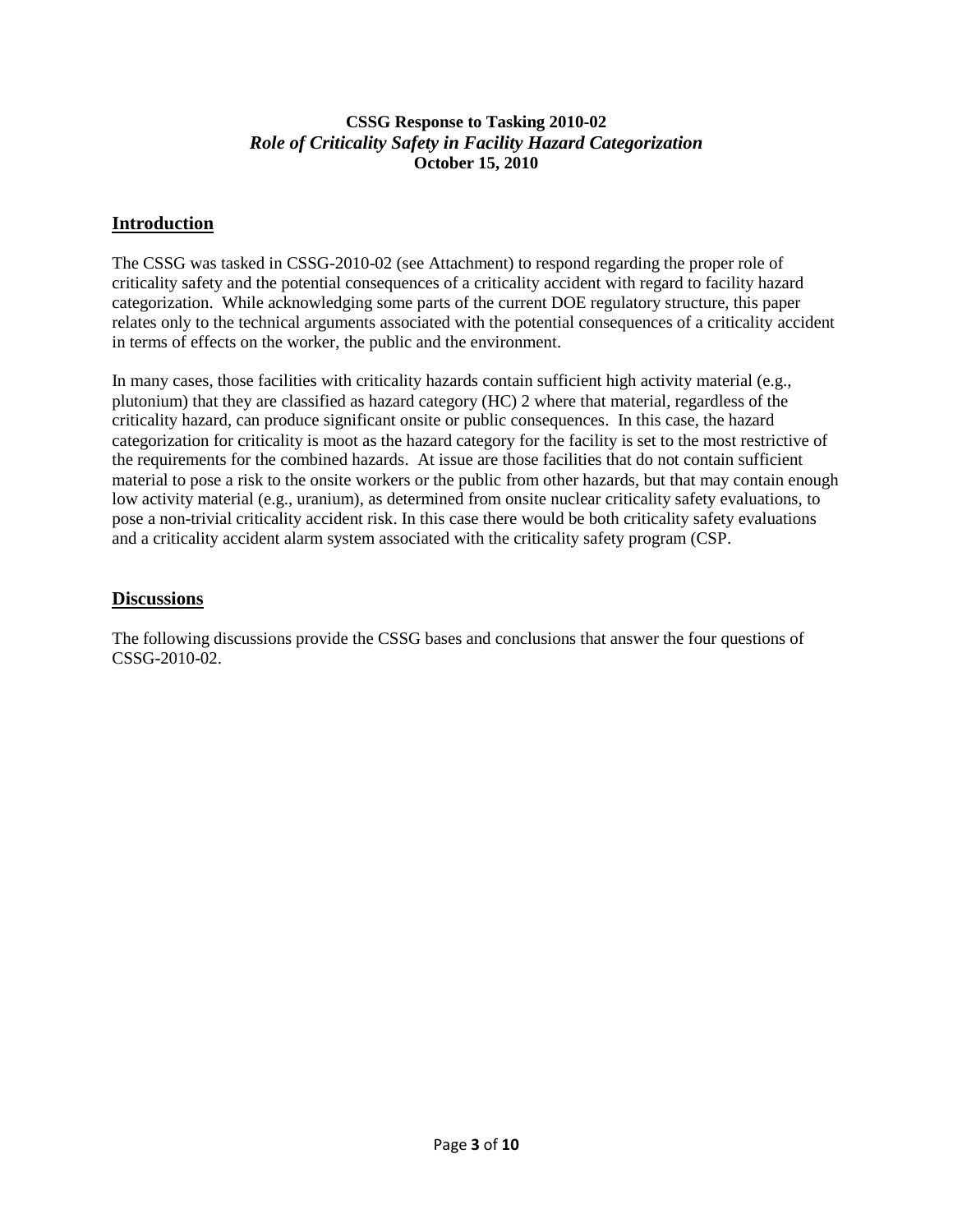# **Question 1:** *Given the history and nature of criticality accidents and given that DOE Order 420.1B and the ANSI/ANS-8 Standards are appropriately implemented for criticality safety, how should the potential for a criticality accident affect facility hazard categorization?*

<span id="page-4-0"></span>There have been only 22 reported<sup>1</sup> process facility criticality accidents worldwide and only 7 of these have occurred in the US. These 22 accidents have occurred over a span of more than 60 years since this uncommon hazard has been in existence. It is estimated that many millions of operations with significant quantities of fissionable materials have occurred during this time. A histogram of these 22 accidents is shown below in Figure 1.



<span id="page-4-2"></span><span id="page-4-1"></span>Figure 1. Chronology of process criticality accidents.

All but one of these accidents involved the fissile material in a liquid medium<sup> $2$ </sup>. The one exception, with metal ingots, occurred in the USSR. As is evident, criticality accidents in the last 40 years have become very infrequent events. This is attributed largely to strict adherence to codified rules and regulations, particularly those present in the American National Standards Institute/American Nuclear Society 8.XX  $(ANSI/ANS-8.XX)$  series of standards<sup>3</sup> directed towards nuclear criticality safety practices, as referenced in DOE Order  $420.1B<sup>4</sup>$ .

A major underlying reason for this is that many facilities replaced the "unfavorable geometry" process vessels which were intended for handling of fissile-bearing liquids of high concentrations. Nuclear processing facilities in developed countries worldwide have largely adopted limited geometry/dimension vessels, in spite of their undesirable economic characteristics. This transition occurred throughout the 1960's in the US and the USSR and Figure 1 demonstrates the reduction in events.

Along with this very low accident likelihood experience is the associated highly localized nature of the consequences of process criticality accidents. This consequence feature is partly inherent in the accidents themselves and partly aided by application of emergency plans and procedures for those facilities that have active criticality accident alarm systems. These plans and procedures are codified in national consensus standard ANSI/ANS-8.23<sup>5</sup>. Several of the 21 accidents involving liquids have had only a single fission burst with the excursion being terminated immediately by inherent features of the operation. Somewhat more than half of the accidental excursions were terminated either naturally or deliberately by personnel actions subsequent to prompt evacuation, driven by the sounding of a radiation-sensing alarm system. For these latter accidents the application of an alarm system coupled with plans and procedures such as embodied in ANS-8.23 have limited injuries and deaths to nearby workers.

Historically, in only one accident the release and dispersion of radioactive fission fragments and activated materials resulting from a criticality accident has led to local doses greater than the direct dose from neutrons and gamma rays because the direct dose was heavily shielded. For workers or public at greater than one hundred meters the potential inhalation or immersion-cloud exposures have been well below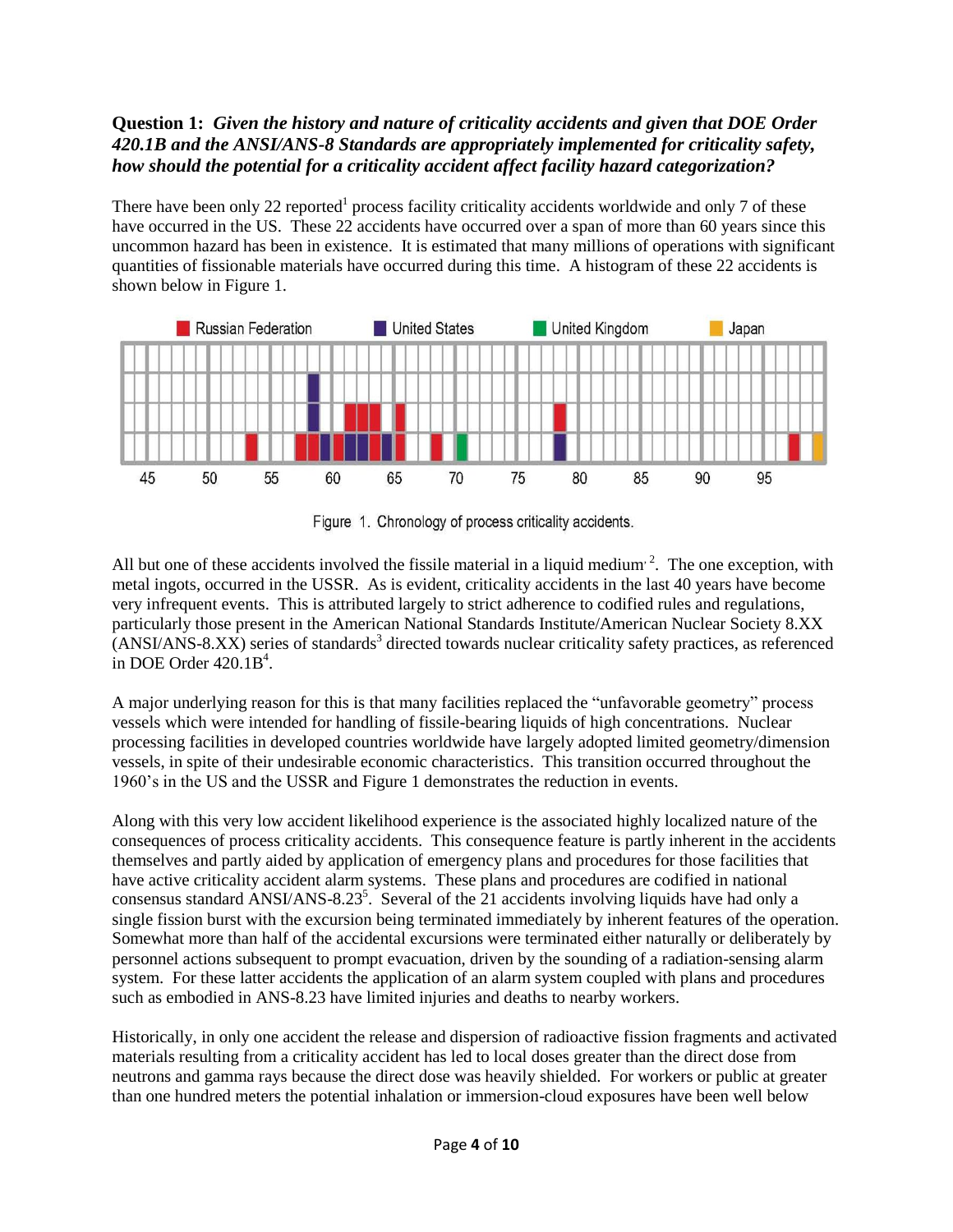regulatory guidelines and begin to approximate the first-spike unshielded radiation exposures. These minimal effects are due primarily to the containment of fission products in solid forms of the fissionable materials or the entrainment of fission products in the aqueous solution medium of the fissionable materials. Noble gas fission products rapidly disperse through the process of diffusion and natural turbulence of the ambient environments of the accident.

While almost all of the 22 process accidents involved "hands-on" operations, only 6 resulted in fatalities. That is, most of the process accidents resulted in non-lethal radiation exposures even though personnel were within a few meters of the accident. None of the accidents resulted in injurious exposures to plant personnel more than a few meters from the accident site and no members of the public were exposed to health-threatening exposures from any of the accidents. These accident experiences are supported by knowledge obtained from experiments simulating solution criticality accidents in process settings<sup>6, 7, 8</sup>.

<span id="page-5-0"></span>Actual and realistically postulated<sup>ii, 1, [2,](#page-4-1) 9, 10</sup> physical and biological consequences frame the character of the criticality accident hazard for defining the proper role of criticality accident consideration in the facility hazard categorization process as required by regulation. As a hazard, criticality accidents primarily pose a transient (seconds to several minutes and rarely a few hours) direct gamma and neutron radiation hazard to persons within about 100 meters. Qualitatively, based upon reference[s1,](#page-4-0) [2](#page-4-2) and [9,](#page-5-0) with prompt<sup>iii</sup> evacuation following a criticality accident alarm from a reasonably conservative  $10^{17}$  fission spike<sup>iv</sup>, people within about:

- <span id="page-5-3"></span><span id="page-5-2"></span><span id="page-5-1"></span> within three meters of the reacting criticality accident will likely receive a lethal exposure to the radiation,
- three to six meters from the accident would receive but may recover from serious to moderate radiation sickness,
- six to ten meters from the accident may receive slight radiation sickness from their exposures with virtually certain recovery,
- ten to one hundred meters from the accident may have a slight to minimal short term reduction in blood count, and
- greater than one hundred meters from the accident will receive less than 500 millirad whole body exposure.

These consequences do not take into consideration incidental radiation shielding from facility construction or manufacturing process equipment which serves to further reduce the consequences. With today's evolving construction requirements, newer facilities afford significant radiation shielding to the co-located worker and the public. Virtually no physical damage to equipment or facilities result from criticality accidents and the impact to the environment are inconsequential.

This combination of extremely low likelihoods and only localized consequences associated with process criticality accidents has resulted in many facilities nationwide (that generally have limited fissile material inventories in solution form) being able to justify not having criticality accident alarm systems. Under these circumstances it is appropriate that the criticality accident hazard be treated with a view towards the consequences of the event the same as other hazards in determining facility hazard categorization.

 $\overline{\phantom{a}}$ 

<sup>&</sup>lt;sup>ii</sup> This refers to accidents that are theoretically postulated within the constraints of known fissionable material processes and process controls, known theoretical and heuristic fission yield models for process upsets, and the applications of DOE Order 420.1b and ANSI/ANS-8.xx standards for ensuring nuclear criticality safety of fissionable materials outside of reactors and experiments facilities.

III Prompt refers to the historically typical elapsed time for personnel to evacuate from the vicinity of a criticality accident.

 $\mu$ <sup>t</sup> The chosen 10<sup>17</sup> fission spike, as a reference point, is far greater than that for nearly all of the 22 known accidents.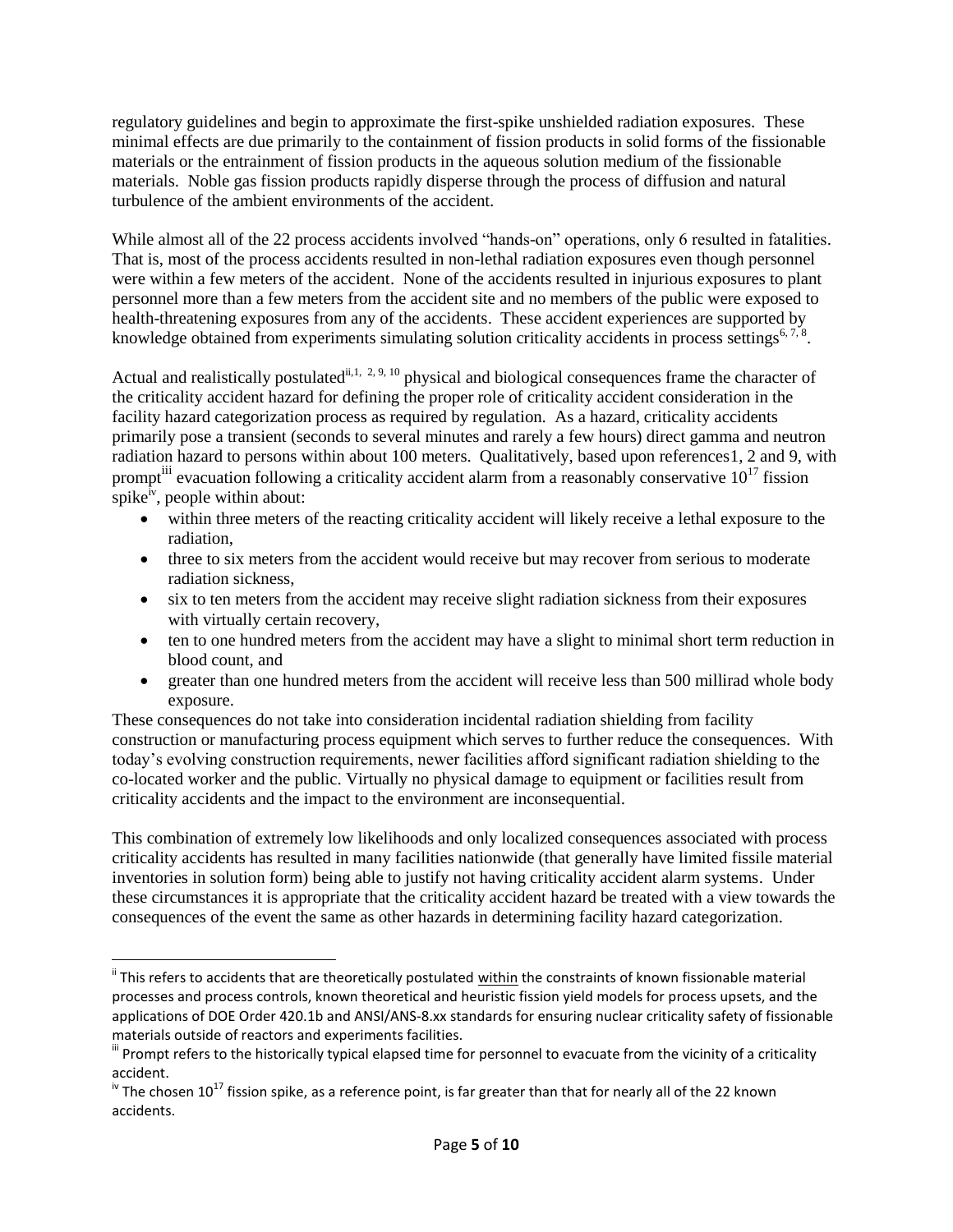Given the history and nature of criticality accidents provided above, this information can now be factored into the approach for hazard categorization.  $10 \text{ CFR}$  Part  $830^{11}$  provides the foundation for safety basis, of which hazard categorization is a part. Appendix A to Subpart B to 10 CFR Part 830 – General Statement of Safety Basis Policy Section B – Purpose states: "The safety bases requirements of Part 830 require the contractor responsible for a DOE nuclear facility to analyze the facility, the work to be performed and its associated hazards, and to identify the conditions, safety boundaries and hazard controls necessary to protect the workers, the public and the environment from adverse consequences. This safety analysis and hazard controls constitute the safety basis upon which the contractor and DOE rely to conclude that the facility can be operated safely. Performing work consistent with the safety basis provides reasonable assurance of adequate protection of workers, the public and the environment."

Thus, there is a requirement to analyze the facility, its hazards and controls in order to adequately protect the affected populations. Since there are wide differences among facilities regarding the complexity and the consequences of various hazards, 10 CFR 830 provides for a graded approach to the safety basis rigor (level of analysis and documentation).

In an effort to define the level of rigor required, Table 1 of Appendix A of 10 CFR 830 provides definitions of hazard categories for non reactor nuclear facilities. Hazard Category 3 is defined as only having localized significant consequences. As documented in the preceding paragraphs of this position paper, a criticality accident has been shown to produce life threatening or significant dose effects, only to the localized workers. Thus, mandating a HC 2 classification is inconsistent with the Safety Rule. In other words, criticality accidents should not be evaluated differently from other hazards in facility hazard categorization. Additionally, historic evidence and reasonably postulated criticality accident consequences justify an expected hazard categorization of no more than HC 3.

# **Question 2:** *What safety gaps remain after implementation of DOE O 420.1B and the ANSI/ANS-8 Standards that are addressed via the facility hazard categorization process and subsequent application of requirements strictly from a criticality accident prevention and mitigation standpoint?*

The basic principle of criticality safety is that all practicable means shall be taken to prevent a criticality accident. This applies to all operations with fissionable material without consideration of any hazard categorization scheme that might be imposed by regulations.

Criticality safety programs are established to ensure that controls and limits are in place to protect workers by eliminating, to the extent practical, the potential for a criticality accident. The consequences of a criticality accident have the same potential severity in any hazard category facility and as a result criticality safety programs should not be based on facility hazard categorization.

The criticality safety regulatory hierarchy begins with 10 CFR 830, which invokes DOE O 420.1B, which in turn requires adherence to the ANSI/ANS-8.XX series of nuclear criticality safety standards. Criticality safety programs based on the requirements and recommendations in these documents have been shown to be successful in the prevention and/or mitigation of criticality accidents.

10 CFR 830.204(b) includes the following requirements for inclusion in a documented safety analysis (DSA) for Hazard Category 1, 2 and 3 non-reactor nuclear facilities.

*(3) Evaluate normal, abnormal, and accident conditions, including consideration of natural and man-made external events, identification of energy sources or processes that might contribute to the generation or uncontrolled release of radioactive and other hazardous materials, and*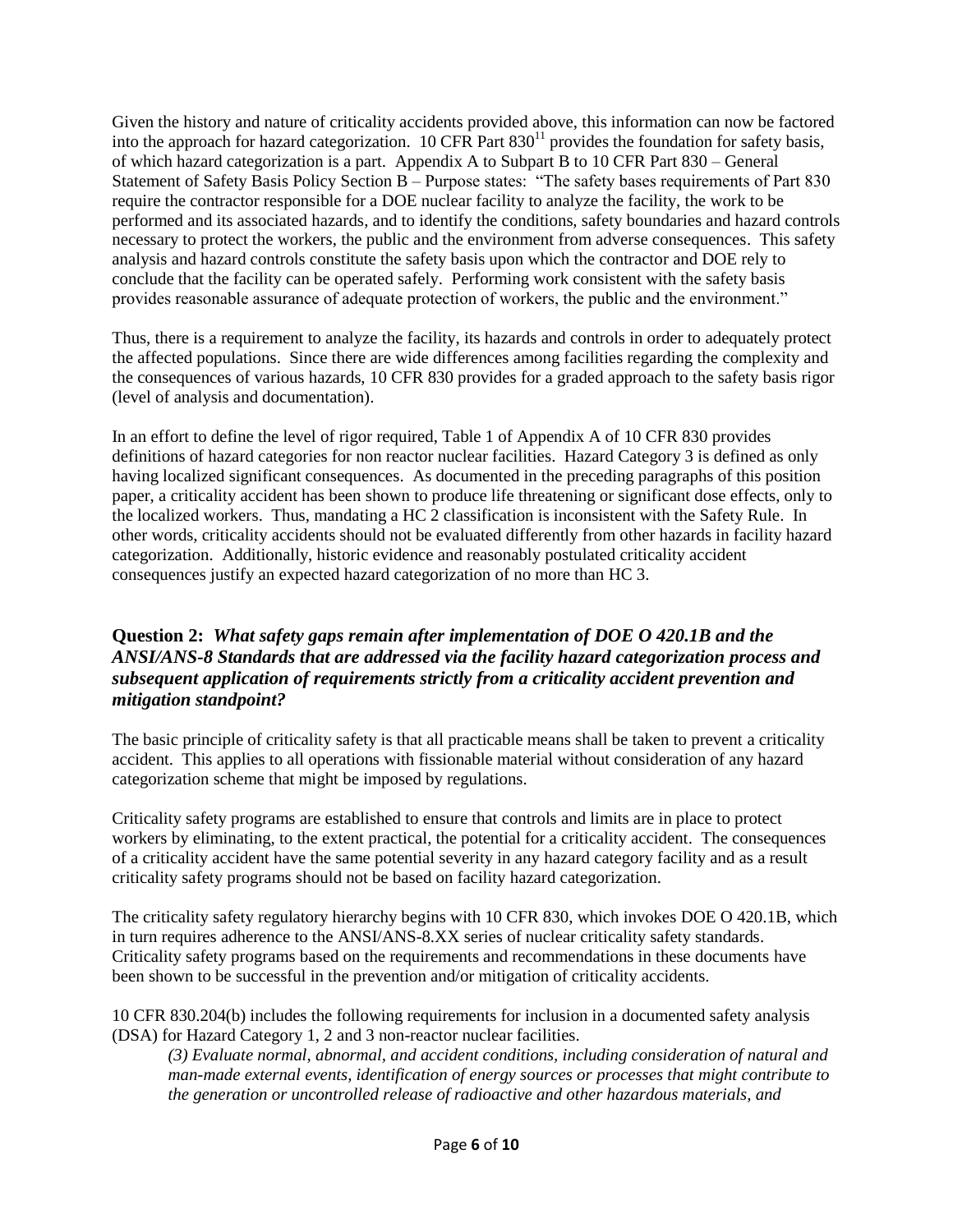*consideration of the need for analysis of accidents which may be beyond the design basis of the facility;*

*(4) Derive the hazard controls necessary to ensure adequate protection of workers, the public, and the environment, demonstrate the adequacy of these controls to eliminate, limit, or mitigate identified hazards, and define the process for maintaining the hazard controls current at all times and controlling their use;*

*(5) Define the characteristics of the safety management programs necessary to ensure the safe operation of the facility, including (where applicable) quality assurance, procedures, maintenance, personnel training, conduct of operations, emergency preparedness, fire protection,* 

*waste management, and radiation protection; and*

*(6) With respect to a nonreactor nuclear facility with fissionable material in a form and amount sufficient to pose a potential for criticality, define a criticality safety program that:*

*(i) Ensures that operations with fissionable material remain subcritical under all normal and credible abnormal conditions,*

*(ii) Identifies applicable nuclear criticality safety standards, and* 

*(iii) Describes how the program meets applicable nuclear criticality safety standards.*

Hazard categorization requires the evaluation of the facility, hazards and controls to ensure adequate protection to workers, co-located workers and the public. Since hazards associated with criticality accidents have been shown to have only localized consequences, the evaluation of the criticality hazard can be done using qualitative methods. Criticality hazards are generally addressed by implementation of a criticality safety program.

According to 10 CFR 830, a safety management program is defined to mean a program designed to ensure a facility is operated in a manner that adequately protects workers, the public and the environment by covering topics such as: quality assurance; maintenance of safety systems; personnel training; conduct of operations; emergency preparedness; fire protection; waste management or radiological protection.

DOE O 420.1B (Chapter III) requires development of a criticality safety program for "nuclear facilities and activities that involve, or potentially involve, nuclides in quantities that are equal to or greater than the single parameter limits for fissionable materials listed in ANSI/ANS-8.1 and 8.15" without specifying any distinction between different hazard category facilities. The following specific requirements are included in this chapter of DOE O 420.1B.

*(2) Criticality safety programs (CSPs) must satisfy the requirements of the revisions to consensus nuclear criticality safety standards of American National Standards Institute (ANSI)/American Nuclear Society (ANS) 8 in effect as of the date of this Order, unless otherwise modified or approved by DOE.*

*(3) All recommendations in applicable ANSI/ANS standards must be considered, and an explanation provided to DOE through the CSP description document whenever a recommendation is not implemented.*

*(4) The double contingency principle defined in ANSI/ANS 8.1, Nuclear Criticality Safety in Operations with Fissionable Material outside Reactors, is a requirement that must be implemented for all processes, operations and facility designs within the scope of this chapter unless the deviation is documented, justified, and approved by DOE.*

*(5) The methodology for preparing criticality safety evaluations must be approved by DOE unless the evaluations are conducted in accordance with DOE-STD-3007-2007, Guidelines for Preparing Criticality Safety Evaluations at Department of Energy Non-Reactor Nuclear Facilities, or successor document and evaluated in accordance with DOE-STD-1134-1999, Review Guide for Criticality Safety Evaluations, or successor document.*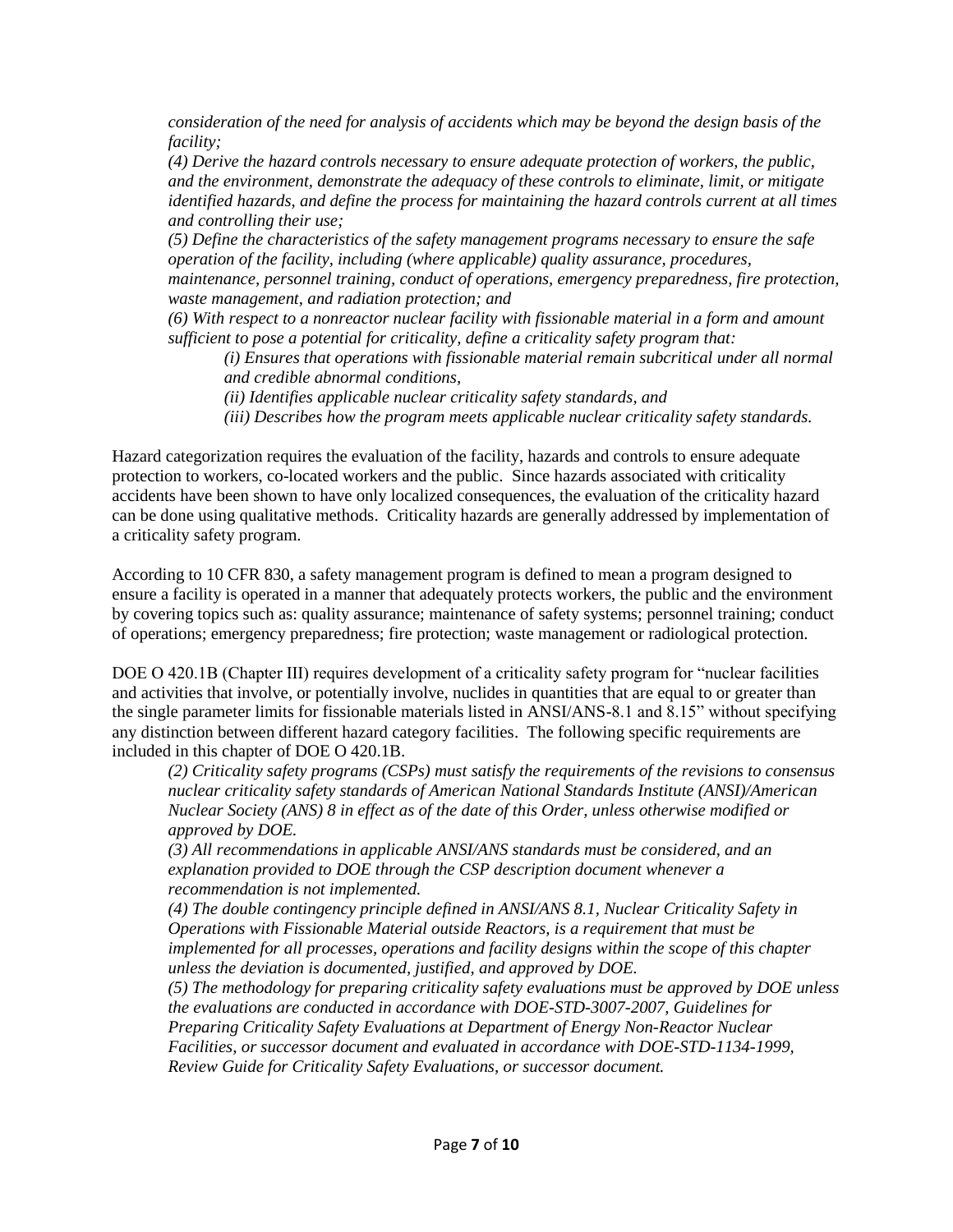Similar to the requirements in 10 CFR 830, these requirements make no distinction between the different hazard categories of facilities conducting fissionable material operations.

The requirements in 10 CFR 830, especially the last three items (i.e., 10 CFR 830.204(b)(6) i, ii, iii), and items (2) through (4) cited from DOE O 420.1B duplicate or parallel the requirements and recommendations in the ANSI/ANS-8 series of standards, which form the safety basis for all operations with fissionable materials in the DOE complex. The same safety criteria and degree of rigor apply to the analysis of criticality hazards or development of criticality controls and limits in any hazard category facility.

As demonstrated by the foregoing discussion, proper application of the requirements in 10 CFR 830, DOE O 420.1B and the ANS-8 series of criticality safety standards leaves no safety gaps from a criticality accident prevention and mitigation standpoint.

# **Question 3:** *How does implementation of ANSI/ANS-8.23 mitigate the hazard of a criticality accident to co-located workers and offsite individuals regardless of the hazard categorization of the facility?*

The scope of ANSI/ANS-8.23 is to provide criteria for minimizing risks to personnel during emergency response to a nuclear criticality accident outside reactors. It applies to those facilities for which a criticality accident alarm system is installed, as specified in ANSI/ANS-8.3-1997 (R2003), "Criticality Accident Alarm System," but does not apply to nuclear power plant sites or to licensed research reactor facilities which are addressed by other standards. ANSI/ANS-8.23 clarifies the immediate evacuation zones consistent with the alarm requirements of ANSI/ANS-8.3 and establishes emergency plans and response requirements for management, technical staff, and workers. As part of the emergency planning, ANSI/ANS-8.23 requires the evaluation of potential criticality accidents to include the estimated fission yield and the likelihood of criticality recurrence.

Implicit to the implementation of ANSI/ANS-8.23 are the ANSI/ANS-8.3 criticality accident alarm system installation requirements. The ANSI/ANS-8.3 requirement of particular interest to mitigating the radiation exposure consequences to people is to promptly evacuate areas for which a criticality accident may lead to an excessive radiation dose. That dose is defined in ANSI/ANS-8.3 as any dose to personnel corresponding to an absorbed dose from neutrons and gamma rays equal to or greater than 0.12 Gy (12 rad) in free air, an appropriate alarm measurement criterion for a one-time, not chronic, acute radiation exposure.

In concert with the requirement for alarming areas with the potential for an excessive radiation dose is the requirement for prompt evacuation. As demonstrated b[y](#page-4-0) accident history<sup>1</sup> of recurrent criticality power excursions, and critical/super-critical solution experiments<sup>[6,](#page-5-1) [7,](#page-5-2) [8](#page-5-3)</sup>, such power excursions generally occur about every 10 – 12 seconds and are of lesser power magnitudes than previous excursions. Prompt evacuation places distance between co-located workers and the hazard thereby mitigating the consequences of re-criticality radiation exposures.

As demonstrated by the foregoing discussion, the implementation of ANSI/ANS-8.23 mitigates the radiation exposure consequences of the criticality accident hazard regardless of the hazard categorization selected. The implementation does not mitigate the hazard of a criticality accident.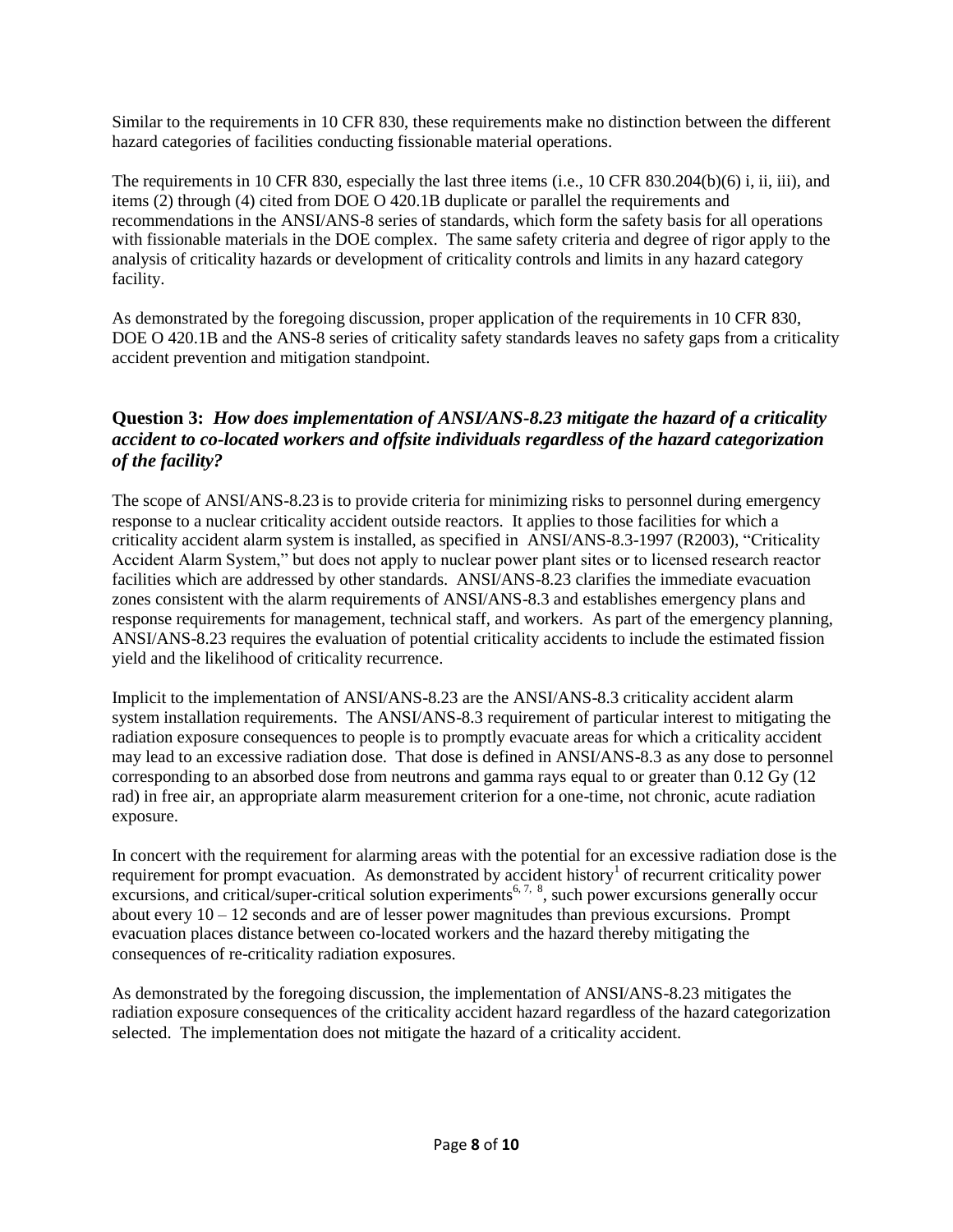#### **Question 4:** *If safety gaps are identified in addressing question two above, what features of safety management programs or federal oversight programs should be implemented to address these regardless of facility hazard categorization?*

As demonstrated in the basis for answering "Question 2" no "safety gaps" are identified. However, it is recommended that Chapter 6 of the DSA be included for HC 3 facilities so that the Safety Management Program is defined according the requirements of 10 CFR 830. It is further recommended that DOE O 4201.B and DOE-STD-1027 be revised to more correctly address the role of the Criticality Safety Program for HC 3 and radiological facilities.

# **Conclusion**

It is concluded that a criticality accident is a hazard that should be evaluated for Hazard Categorization and it has been demonstrated to be only a localized hazard. The use of the existing regulatory structure (e.g., 10 CFR 830 and DOE-STD-3009<sup>12</sup>) should drive the correct level of hazard categorization and documentation for all accident types - for criticality accidents it would be expected to be no higher than HC 3. Chapter 3 of the DSA would focus on the criticality hazards as described in the NCSEs and in the Criticality Safety Program. This also is consistent with wording in DOE-STD-1189<sup>13</sup> that for hazards that only have localized consequences, the safety management program (in this case the Criticality Safety Program) should be the primary means of control and other controls are added only if they bring added value and not excessive cost/burden.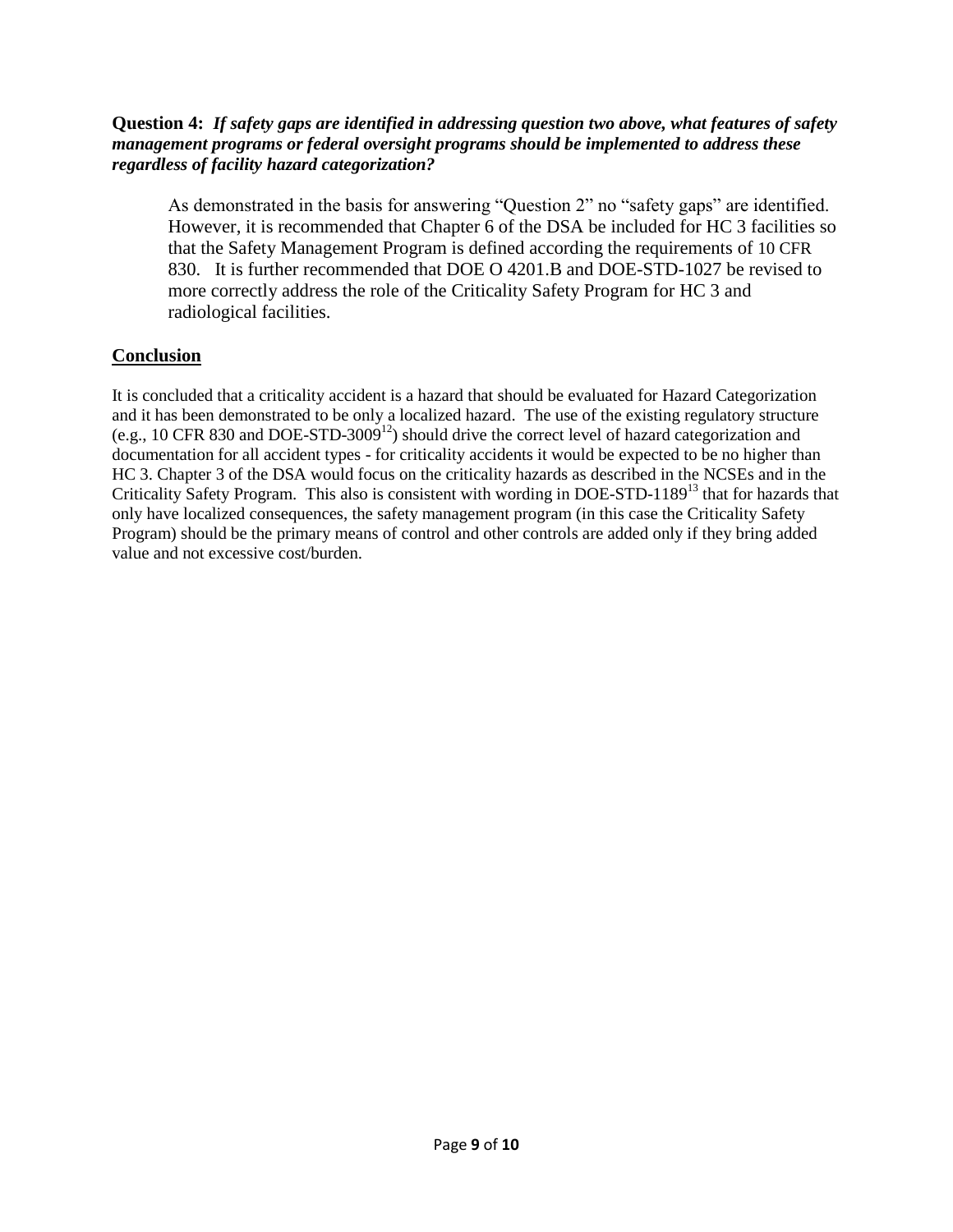## **References**

 $\overline{\phantom{a}}$ 

- 1 T. P. McLaughlin et al, A Review of Criticality Accidents, 2000 Revision, LA-13638, May 2000.
- 2 Thomas P. McLaughlin, Process Criticality Accident Likelihoods, Magnitudes and Emergency Planning – A Focus on Solution Accidents, ICNC 2003. Japan.
- 3 American Nuclear Society, 555 North Kensington Avenue, La Grange Park, Illinois 60526 USA.
- 4 DOE O 420.1B, Facility Safety, U.S. Department of Energy, Washington, D.C., Chg. 1: 4-19-10.
- 5 ANSI/ANS-8.23-2007, Nuclear Criticality Accident Emergency Planning and Response, American Nuclear Society, 555 North Kensington Avenue, La Grange Park, Illinois 60526 USA.
- 6 Merle E. Bunker, Status Report on the Water Boiler Reactor, Los Alamos Scientific Laboratory of the University of California, Los Alamos, New Mexico, LA-2854, October 1, 1963.
- 7 P.R. Lecorche and R. L. Scale, "The CRAC Experiments," Y-CDC-12, Oak Ridge. Criticality Data Center, 1972.
- 8 F. Barbry, "SILEN'E: A Typical Solution Fuelled Research Reactor," International Symposium on the Use and Development of Low and Medium Flux Research Reactors, MIT, Cambridge, USA, October, 1983.
- 9 C. M. Hopper and B. L. Broadhead, NUREG/CR-6504, Vol.2, An updated Nuclear Criticality Slide Rule, Functional Slide Rule, Oak Ridge National Laboratory Managed by Lockheed Martin Energy Research Corporation, Oak Ridge, TN 3783 1-6370, 1998.
- 10 James J. Conklin and Richard I. Walker, Eds., Military Radiation (Academic Press Inc., New York, 1987), pp. 165-190.
- 11 Title 10—Energy, Chapter III--Department of Energy, Part 830--Nuclear Safety Management.
- 12 DOE Standard Preparation Guide for U.S. Department of Energy Nonreactor Nuclear Facility Documented Safety Analyses, DOE-STD-3009, Change Notice No. 3 March 2006.
- 13 DOE Standard Integration of Safety into the Design Process, DOE-STD-1189-2008, March 2008.